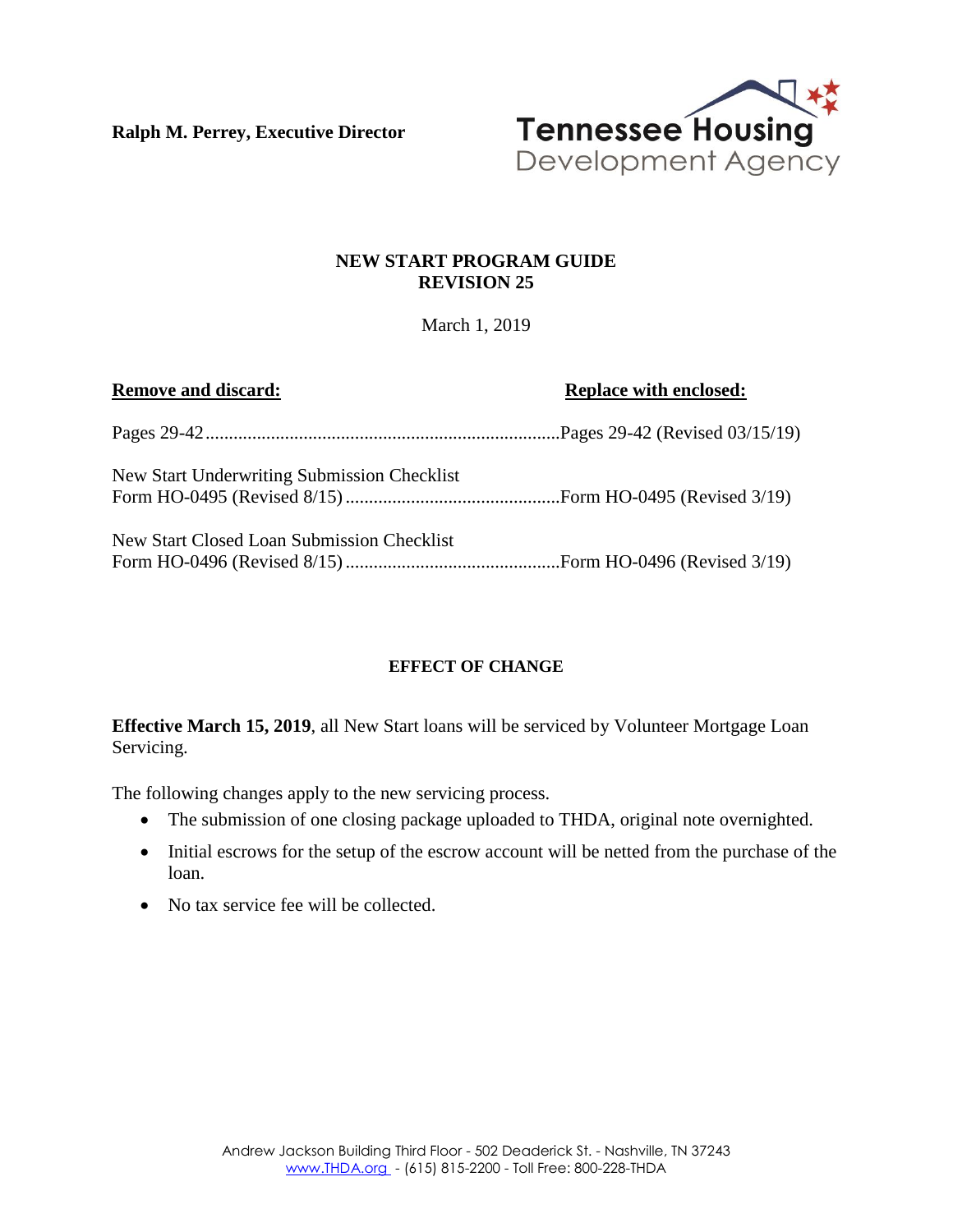### **Tennessee Housing Development Agency (THDA) New Start Underwriting Submission Checklist**

|                                                                                                                                  | Program Partner Number:<br>Program Partner Address: New York 1988. |                                      |   |                                                                                     |        |                           |
|----------------------------------------------------------------------------------------------------------------------------------|--------------------------------------------------------------------|--------------------------------------|---|-------------------------------------------------------------------------------------|--------|---------------------------|
| <b>Submission Purpose:</b><br>Initial Submission<br>$\Box$<br>Supplemental documents<br>Q.<br><b>Updated documents</b><br>$\Box$ | Program Type:<br>$\Box$ Tier I<br>$\Box$ Tier II                   | Loan Type:<br>Conventional<br>$\Box$ | □ | Property Type:<br><b>Single Family Detached</b><br>Manufactured Home<br>Condominium | □<br>□ | Zero Lot Line<br>Townhome |
|                                                                                                                                  |                                                                    | <b>THDA PROGRAM ELIGIBILITY</b>      |   | ASSEMBLE PACKAGE IN ORDER LISTED BELOW AND UPLOAD TO THELMA LOAN PORTAL             |        |                           |

|        | THDA PROGRAM ELIGIBILITY |                                                                                                      |        |                |                                                                                                                          |  |  |  |
|--------|--------------------------|------------------------------------------------------------------------------------------------------|--------|----------------|--------------------------------------------------------------------------------------------------------------------------|--|--|--|
| ❏      |                          | 1. Buyer Profile                                                                                     | ❏      | $\overline{4}$ | Signed and Dated Tax Returns with all schedules and W-2s<br>for the most recent tax year including non-qualifying spouse |  |  |  |
| Q      |                          | 2a. Original Application Affidavit(s) (notarized) including<br>non-qualifying spouse                 | $\Box$ |                | 5. IRS Non-Filing Confirmation for most recent tax<br>year including non-qualifying spouse                               |  |  |  |
| u      |                          | 2b. Original Veteran Exemption Application Affidavit (if applicable)<br>(notarized) including spouse | ⊔      |                | 6. Notice to Applicants Federal Recapture Requirements<br>(signed copy)                                                  |  |  |  |
| Q      | 3.                       | Original Seller Affidavit (notarized)                                                                | □      |                | 7. Homebuyer Education Certification (Post Purchase<br>and Pre-Purchase)                                                 |  |  |  |
|        |                          | <b>CREDIT PACKAGE</b>                                                                                |        |                |                                                                                                                          |  |  |  |
| $\Box$ | 8.                       | Typed Transmittal Summary (1008) signed by underwriter                                               | u.     |                | 20. Initial Loan Estimate                                                                                                |  |  |  |
| ❏      | 9.                       | Final Loan Application (Typed URLA) 1003<br>(3 year residency should be stated)                      | □      |                | 21. Two Most Recent Bank Statements, as listed on 1003                                                                   |  |  |  |
|        |                          |                                                                                                      | □      |                | 22. Gift Letter                                                                                                          |  |  |  |
|        |                          | $\Box$ 10. Initial Interviewer's Signed Loan Application 1003<br>(3 year residency should be stated) | u      |                | 23. Sales Contract and Addendum (copy)                                                                                   |  |  |  |
| o.     |                          | 11. Evidence of U.S. Citizen or Permanent Resident Alien                                             | ⊔      |                | 24. Appraisal Report (URAR)                                                                                              |  |  |  |
| u      |                          | 12. Credit Report, 3 alternative trade lines if applicable                                           | ப      |                | 25. Original Final Inspection with Photos of Subject Property<br>(front, rear, street)                                   |  |  |  |
| ⊔      |                          | 13. Credit Explanation Letter(s)                                                                     |        |                |                                                                                                                          |  |  |  |
| ⊔      |                          | 14. Final Divorce Decree/Marital Dissolution (if applicable)                                         | ⊔      |                | 26. Flood Notification (if applicable, signed by Applicant or<br>certified date mail to Applicant) (Copy)                |  |  |  |
| ⊔      |                          | 15. Verification of Child Support                                                                    | ❏      |                | 27. Copies of subordinate liens, notes, and deed of trust                                                                |  |  |  |
| u      |                          | 16. Verification of SSI or Other Assistance                                                          | u      |                | 28. Grant/Downpayment assistance approval letters                                                                        |  |  |  |
| ⊔      |                          | 17. Verifications of Employment (verbal is unacceptable)                                             | ⊔      |                | 29. VA Form DD-214 or VA Form DD-4 (for Veteran<br>Exception only)                                                       |  |  |  |
| □      |                          | 18. Most Recent Pay Stub (within past 30 days)                                                       | ப      |                | 30. New Start Details of Purchase                                                                                        |  |  |  |
| o.     |                          | 19. Verifications of Prior Employment (telephone verification is<br>acceptable)                      |        |                |                                                                                                                          |  |  |  |

#### **THDA RESERVES THE RIGHT TO REQUEST ADDITIONAL DOCUMENTATION TO EVALUATE THIS LOAN APPLICATION.**

The undersigned, an authorized representative of the Program Partner referenced above, hereby certifies and warrants as follows: (i) the information accompanying this submission has been verified and corroborated as required by THDA; (ii) all disclosures required under applicable federal and/or state law have been made; (iii) the Applicant referenced above and the property proposed for purchase by the Applicant meet all applicable THDA mortgage loan eligibility and program guidelines; and (iv) to the extent this submission is electronic, all documents and affidavits required to be originals or with original signature were obtained.

| Program Partner Authorized Signature | Print Name and Title |               | Date |
|--------------------------------------|----------------------|---------------|------|
| Phone No.                            | Fax No.              | Email address |      |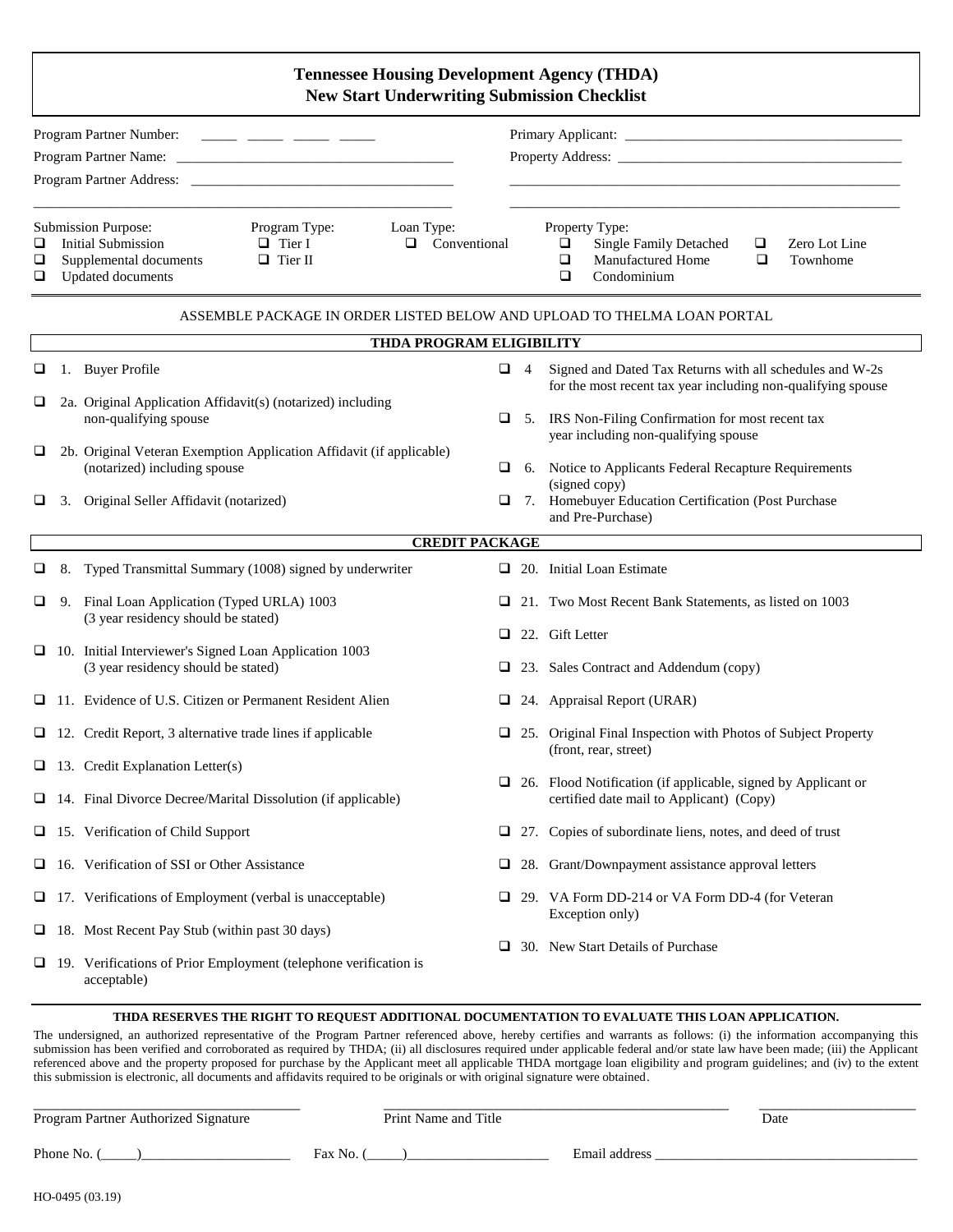### **Tennessee Housing Development Agency (THDA) New Start Closed Loan Submission Checklist**

| Program Partner:                                                                                                                                                                                                                                          |                            |
|-----------------------------------------------------------------------------------------------------------------------------------------------------------------------------------------------------------------------------------------------------------|----------------------------|
| THDA Loan #:                                                                                                                                                                                                                                              | <b>CLOSING AGENT INFO:</b> |
| Primary Borrower:<br><u> 1988 - Johann Harry Harry Harry Harry Harry Harry Harry Harry Harry Harry Harry Harry Harry Harry Harry Harry Harry Harry Harry Harry Harry Harry Harry Harry Harry Harry Harry Harry Harry Harry Harry Harry Harry Harry Ha</u> | Agent's Name:              |
| Date Loan Closed:<br><u> 1980 - Jan Barnett, mars ann an t-Amhraid ann an t-Amhraid ann an t-Amhraid ann an t-Amhraid ann an t-Amhraid ann an t-Amhraid ann an t-Amhraid ann an t-Amhraid ann an t-Amhraid ann an t-Amhraid ann an t-Amhraid ann an t</u> |                            |
| Date to THDA:                                                                                                                                                                                                                                             |                            |
|                                                                                                                                                                                                                                                           |                            |

In each space, enter a " $\checkmark$ " or "X" (item enclosed), or "TF" (to follow), or "NA" (not applicable). Assemble package in order listed. All items except those with an asterisk must be in package at initial delivery (which must be within 10 days of the date loan closed). All items must be complete, fully executed, dated and notarized, if required, all as indicated in each document and the Originating Agents' Guide.

- Request For Loan Purchase with Acknowledgement and Certification.
- \_\_\_\_ Initial Escrow Account Disclosure
- \_\_\_\_ Original Note, endorsed to THDA. Upload within 24 hours.
- Recorded Deed of Trust, Riders (including condominium rider) and Affidavit of Affixation, if applicable
- \_\_\_\_ Copy of unrecorded with closing package
- \_\_\_\_ Recorded Assignment from Program Partner to THDA.
- \_\_\_\_ Title Insurance Policy with THDA named as insured, **OR**
- \_\_\_\_ Title Insurance Commitment
- \_\_\_\_ Copy of executed Warranty Deed. (Copy of recorded Warranty Deed not required.)
- Final Signed Closing Disclosure
- \_\_\_\_ Copy of Hazard Insurance policy declarations page or Certificate of Insurance with THDA as named insured.
- \_\_\_\_ Copy of Standard Flood Hazard Determination, life of loan certification to be in THDA's name
- \_\_\_\_ Copy of Flood Insurance Application with THDA as named insured and copy of premium check (if applicable).
- Address Certification (if applicable)
- Name Affidavit (if applicable)
- \_\_\_\_ THDA Commitment conditions satisfied.
- \_\_\_\_ Copy of signed Note and Deed of Trust for all subordinate liens.
- \_\_\_\_ IRS Form 4506T
- Final executed 1003
- \_\_\_\_ Other: \_\_\_\_\_\_\_\_\_\_\_\_\_\_\_\_\_\_\_\_\_\_\_\_\_\_\_\_\_\_\_\_\_\_\_\_\_\_\_\_\_\_\_\_\_\_\_\_\_\_\_\_\_\_\_\_\_\_\_\_\_\_\_\_\_\_\_\_\_\_\_\_\_\_\_\_\_
- Hello/Goodbye letter Notice of Transfer of Servicing

#### **HOMEOWNER'S ASSOCIATION INFO** (if applicable)

| HOA Name:<br>and the state of the state of the state of the state of the state of the state of the state of the state of the | <b>Amount Due:</b> | $\sim$           |
|------------------------------------------------------------------------------------------------------------------------------|--------------------|------------------|
| Address:                                                                                                                     | Frequency:         | $\Box$ Monthly   |
|                                                                                                                              |                    | $\Box$ Quarterly |
| <b>Contact Name:</b>                                                                                                         |                    | $\Box$ Annually  |
| <b>Contact Email:</b>                                                                                                        |                    |                  |
| Phone #:                                                                                                                     |                    |                  |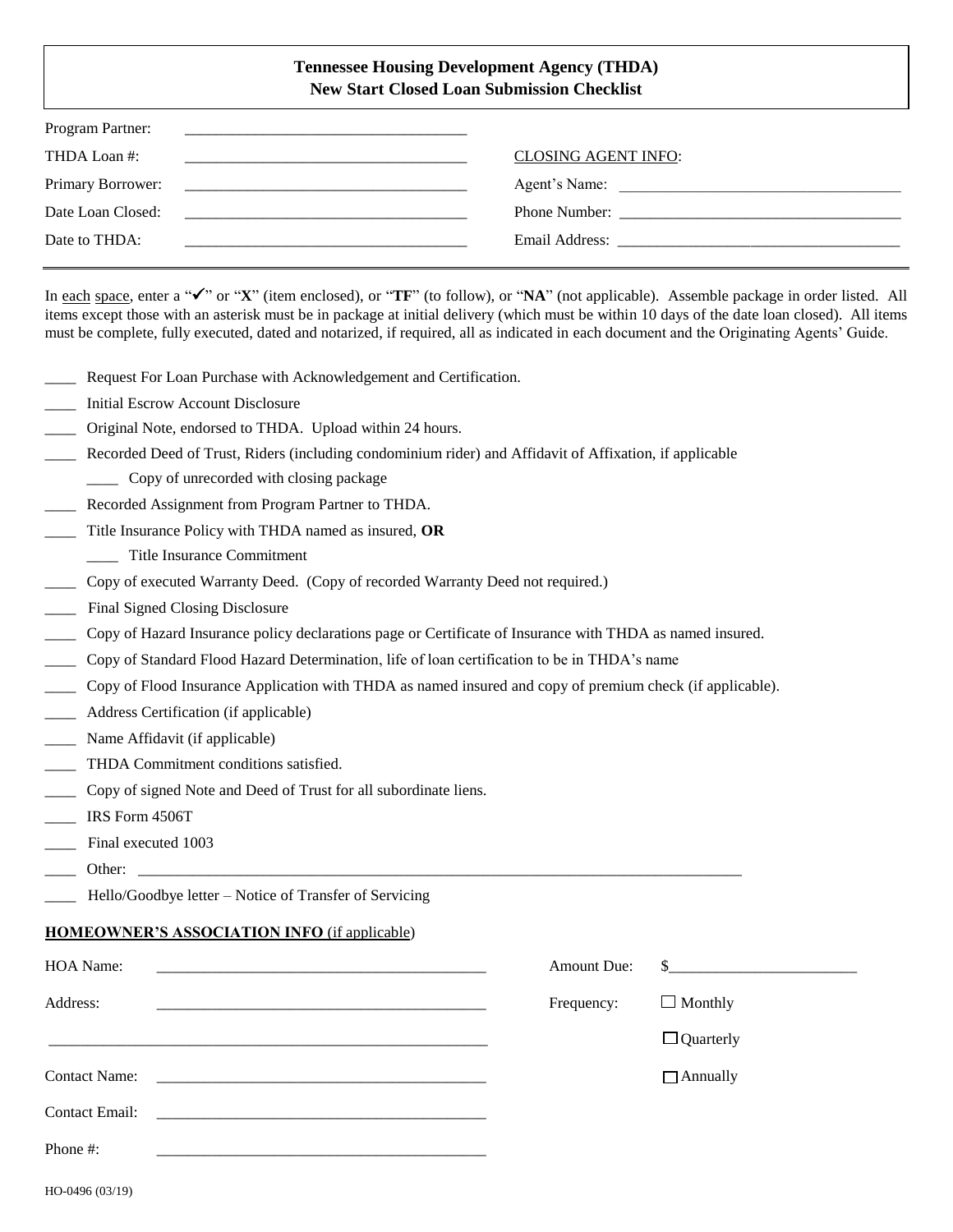## **SECTION 7: CLOSING A NEW START LOAN**

## **7.1 SETTLEMENT AGENT**

All New Start Loans must be closed in compliance with the Commitment and this Program Guide by a Settlement Agent who is an independent, third-party attorney or a title company.

### **7.2 LOAN COMMITMENT**

The terms of a closed New Start Loan must match the Commitment and all Commitment conditions must be satisfied. THDA may not purchase any closed New Start Loan determined by THDA to be ineligible due to the terms of the closing, closing documentation or failure to receive a loan commitment or comply with closing conditions, or any other closing related problem or error. **A revised Commitment must be issued prior to closing if any element of the proposed transaction does not match the Commitment**. Contact THDA with any questions or to obtain a revised Commitment prior to closing.

### **7.3 REQUIRED LOAN DOCUMENTS**

#### **A. Loan Documents**

The most recent versions of the following instruments must be used, including any applicable riders. A non-qualifying spouse must sign the Deed of Trust:

- 1. FNMA/FHLMC Multi-State Conventional Note (Tennessee)
- 2. FNMA/FHLMC Multi-State Conventional Deed of Trust (Tennessee)

All contracts for home loans made by a nonprofit lender with zero (0%) interest rate or low interest rate must contain the following restrictive covenant which must be prominently displayed on the face of each mortgage or deed of trust:

THIS INSTRUMENT SECURES A ZERO INTEREST OR LOW INTEREST RATE LOAN AS DEFINED UNDER TENNESSEE CODE ANNOTATED SECTION 66-4 AND IS SUBJECT TO THE RESTRICTIONS THEREIN.

IT CANNOT BE REFINANCED, REPLACED OR CONSOLIDATED WITHOUT THE PRIOR WRITTEN APPROVAL OF THE LOCAL BOARD OF DIRECTORS OF THE NONPROFIT LENDER THAT FINANCED THE LOAN SO LONG AS THIS INITIAL ZERO (0%) INTEREST OR LOW INTEREST RATE LOAN IS IN EXISTENCE.

- 3. THDA Rider
- 4. Condominium or PUD Rider (if applicable)
- 5. Copies of all subordinate financing deeds of trust and notes.

#### **B. Due Dates**

The promissory note must specify a first payment due date as the first day of the second calendar month following the date of closing. All subsequent payments are due the first day of each month. Interest credits are not permitted.

### **C. Late Charges**

Late charges are permitted only in compliance with the applicable conventional guidelines (5%). If the charge exceeds the allowable rate, the note will be returned for correction and signature by Applicant(s).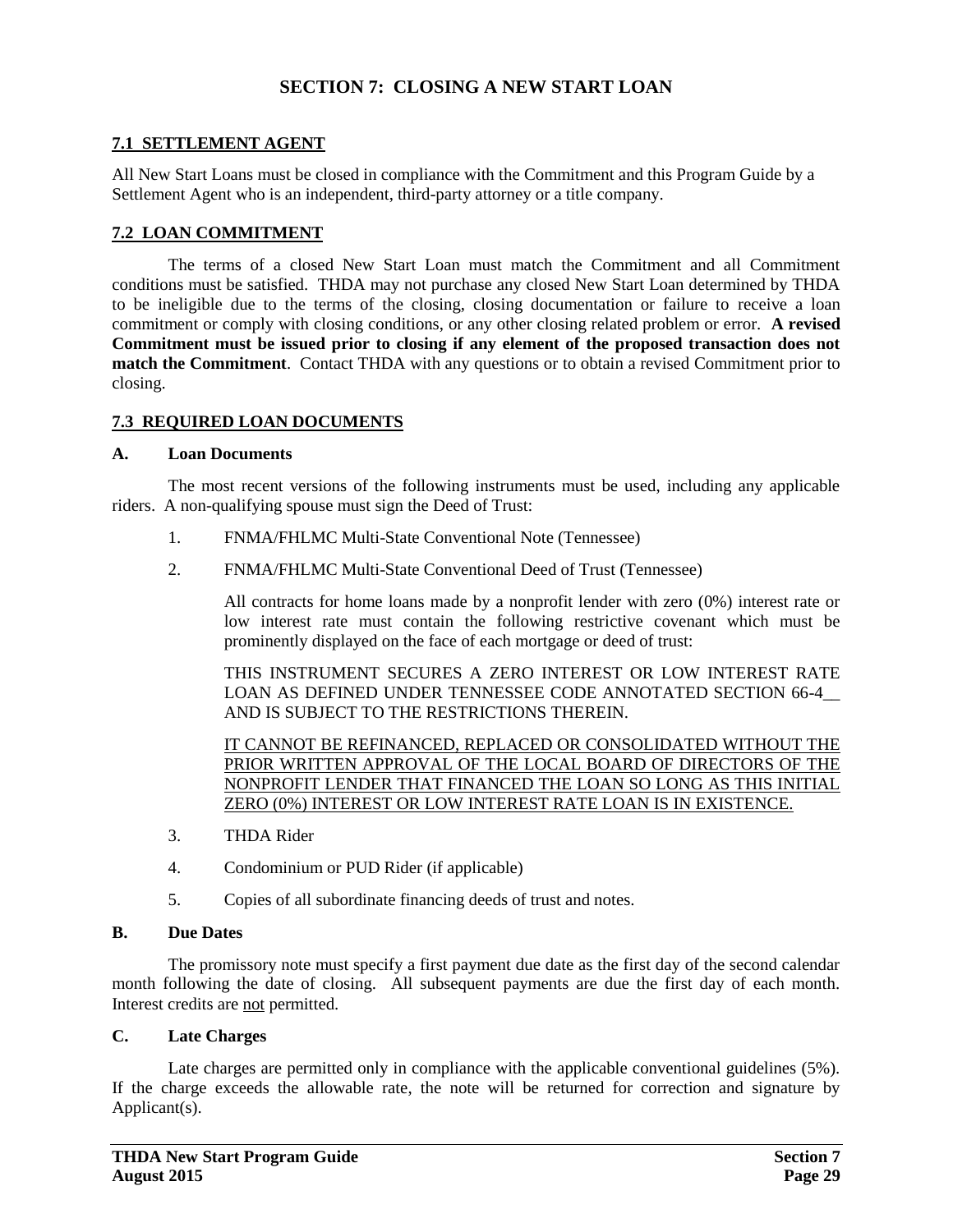# **7.4 OTHER REQUIRED DOCUMENTATION**

## **A. Title Insurance Policy**

Use ALTA Loan Policy or ALTA Short Form Residential Loan Policy and include the following:

- 1. The insured amount must be equivalent to the amount of the first mortgage.
- 2. THDA must be a "named insured". Use the following language: *(Name of Program Partner)*, and/or Tennessee Housing Development Agency. OR *(Name of Program Partner), its successors and/or assigns.*
- 3. Taxes/assessments that are due and payable cannot be indicated as unpaid.

Endorsements to the Title Insurance Policy may be required as determined by THDA.

## **B. Warranty Deed**

The Warranty Deed must convey the Property to the Applicant(s) indicated on the Commitment only. Substituted or additional grantees on the Warranty Deed will void the Commitment.

## **C. Hazard Insurance**

Hazard insurance coverage must be issued in the name(s) of the titled property owner(s). The insurance company issuing the hazard insurance policy must be licensed by the State of Tennessee, and have a current financial rating by Best's Insurance Reports of class IV or better.

The policy must insure against loss due to fire and other hazards covered by the standard extended coverage endorsement on a replacement cost basis. The Applicant may elect to include additional coverages, such as liability and earthquake insurance, and special policy riders.

The minimum acceptable amount of hazard insurance coverage is the appraised value less the site value, as provided in the appraisal, or an amount sufficient to replace the structure as determined by THDA or the combined balances of all outstanding mortgages.

The maximum allowable deductible is the higher of \$1,000 or 1% of the face amount of the policy. The deductible clause may apply to either fire, extended coverage, or both. When a policy provides for a separate wind-loss deductible (either in the policy itself or in a separate endorsement), that deductible may be the higher of \$2,000 or 2% of the face amount of the policy.

Minimum initial term is one year.

THDA must be named as mortgagee in the original policy or in an endorsement. Use the following language:

Tennessee Housing Development Agency

C/O *(Program Partner),* Loan # *\_ \_ \_ \_ \_ \_ \_* \_

*(Servicer's mailing address)*

*(Servicer's city, state, zip)*

Coverage must be in force on or before the day of closing.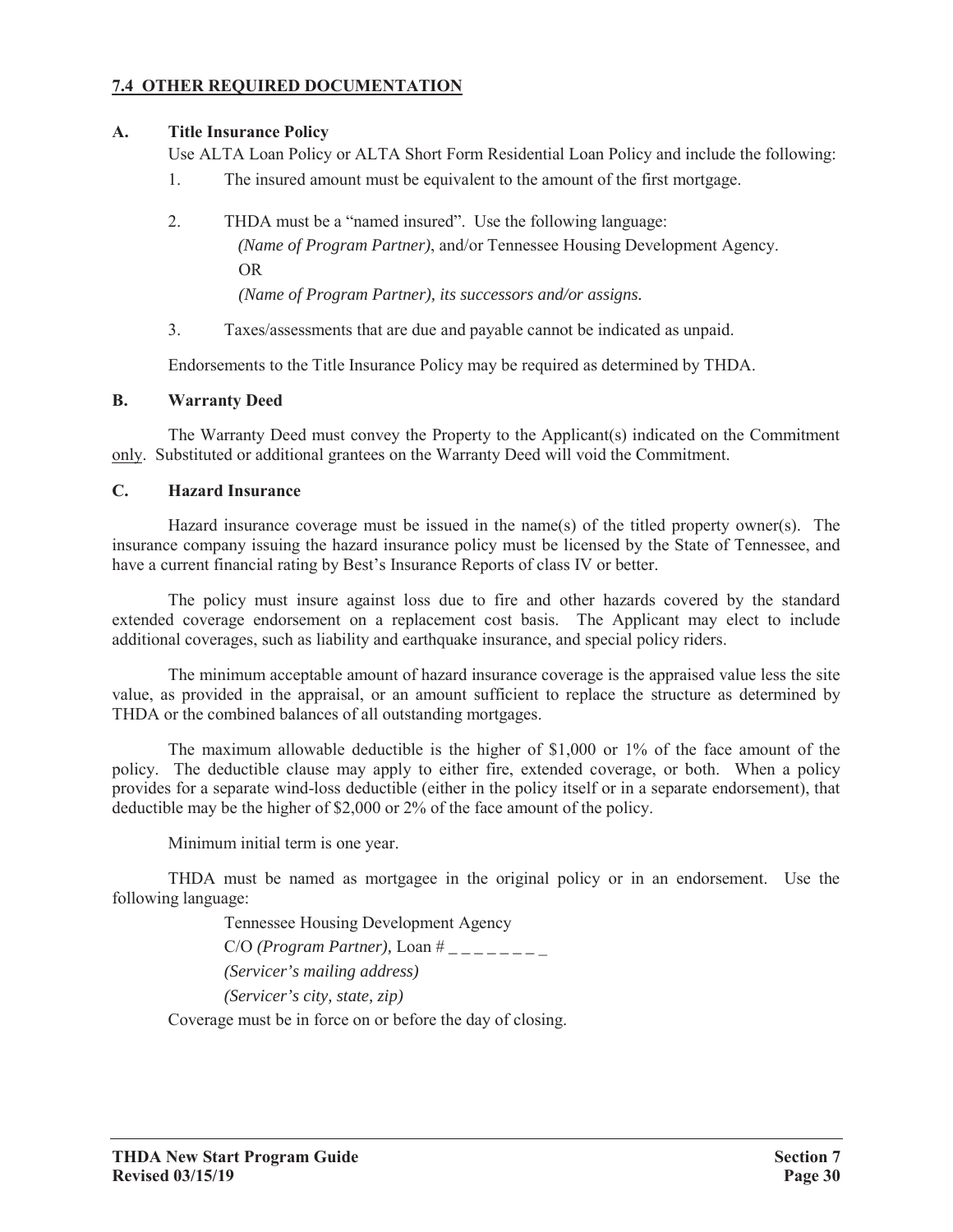An original insurance policy or Certificate of Insurance is required. An insurance binder, a memorandum of insurance or a premium bill is not acceptable. The Program Partner must retain the original policy or certificate for the New Start Loans it is servicing. Promptly after closing, Program Partner must submit a copy of the declarations page to THDA with the closed loan package.

Policies are not acceptable if, under the terms of the carrier's charter, by-laws or policy, contributions or assessments may be made against the Applicant, THDA or THDA's designee; or if by the terms of the carrier's charter, by-laws or policy, loss payment is contingent upon action by the carrier's Board of Directors, policyholders or members; or the policy includes any limiting clauses (other than insurance conditions) which could prevent THDA or Applicant from collecting insurance proceeds.

## **D. Flood Insurance**

Flood insurance is mandatory for all New Start Loans with improvements located in Flood Zone A, without exception. A copy of FEMA Form 81-93 Standard Flood Hazard Determination must be included with the closed loan package when submitted to THDA. The Flood Certification MUST state it is for the life of the New Start Loan. If part of the Property is located in Flood Zone A, but all of the improvements are outside Flood Zone A, flood insurance is not required.

To waive the flood insurance requirement, a loan survey is required and must indicate the boundary of Flood Zone A and show that all improvements included in the appraised value are outside of Flood Zone A.

The amount of coverage must equal the total amount of the New Start Loan approved by THDA up to the maximum amount available through the National Flood Insurance Program.

The same mortgagee clause and mailing address previously indicated under "Hazard Insurance" must be used.

A copy of the flood insurance application and a copy of the check for the first year's premium must be enclosed with the closing package shipped to THDA.

The maximum allowable deductible is the higher of \$1,000 or 1% of the face amount of the policy.

## **E. Escrow for Completion of Construction**

Escrows for completion should only be for landscaping only that is delayed due to wet weather.

Submit the proposed escrow agreement to THDA prior to closing. At a minimum, the escrow agreement must state what the escrow is for, the dollar amount to be escrowed (150% of the cost to complete construction), and the completion date which may not exceed 60 days.

All work must be completed and a final inspection with photos delivered to THDA by no later than 60 days after closing.

An escrow agreement acceptable to THDA for completion of construction must be used. The Program Partner must hold and disburse the escrow funds in accordance with the Escrow Agreement.

## **F. The Final Closing Disclosure**

The Closed Loan Submission Package must include the Closing Disclosure (CD). If the borrower(s) is taking out two loans to finance the purchase, each loan must have a separate CD.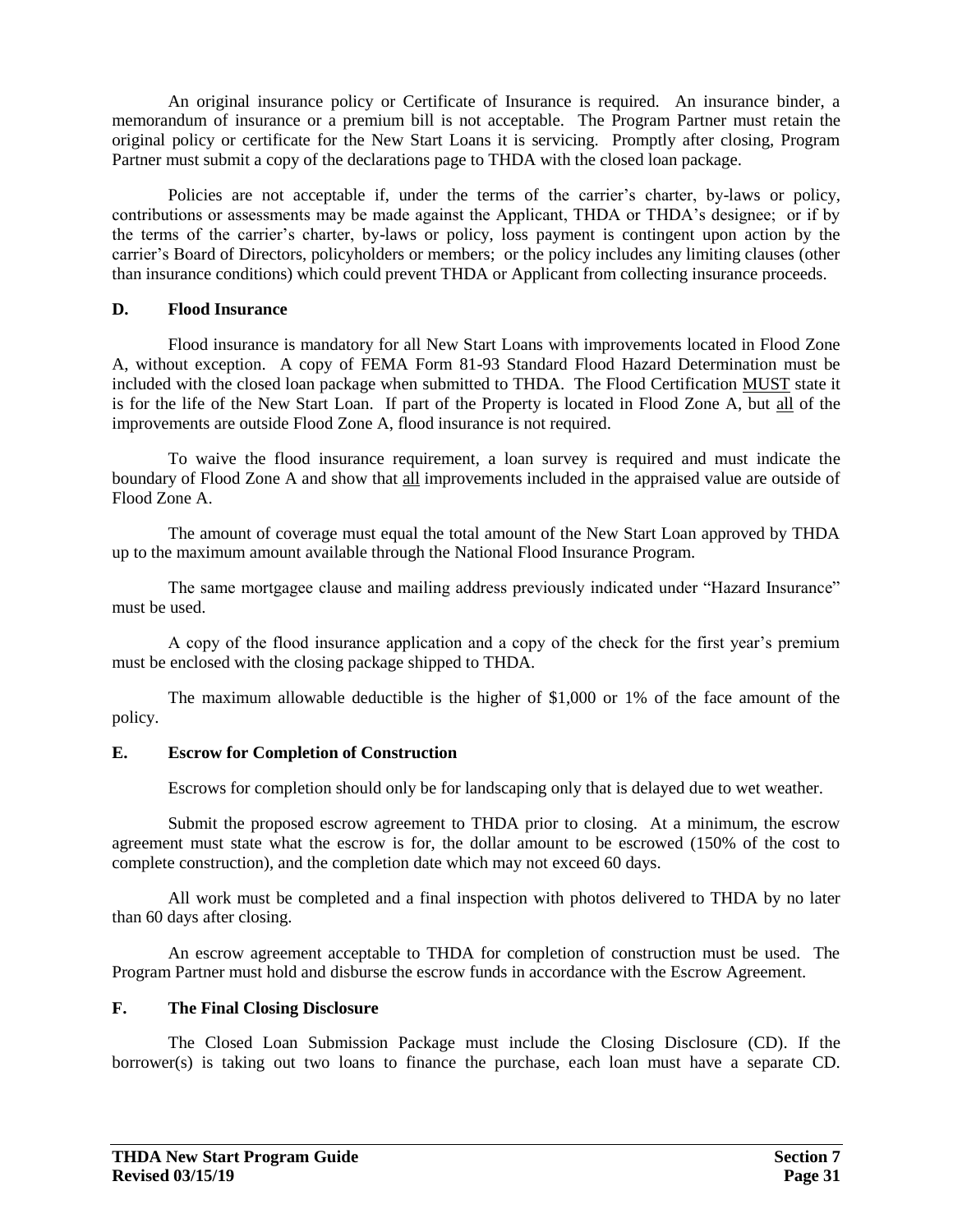## **7.5 OTHER REQUIREMENTS**

### **A. Close In The Name Of**

All New Start Loans must be closed in the name of the Program Partner noted on the Commitment and must be assigned to THDA.

#### **B. Qualifying Spouse**

Applications involving married Applicants require that both spouses, with the exception of the Veteran exemption, meet the first-time homebuyer eligibility, except in Targeted Areas.

A non-qualifying spouse must sign the deed of trust and the THDA Rider.

## **C. Rescission**

THDA cannot fund or purchase a loan that is closed with a Three-day Right of Rescission.

### **D. Net Funds "To Applicant"**

An Applicant cannot receive any funds from the closing that exceed amounts that they paid in advance from their personal funds for earnest money, appraisal fees and credit report fees. If a grant from an entity other than THDA is included in the transaction, coordinate this subject with the grant provider.

### **E. Affidavit of Affixation (Manufactured Home)**

An Affidavit of Affixation is required on all manufactured home loans and must be recorded with the Deed of Trust. THDA's Affidavit of Affixation Form HO-0453 is to be used unless the Settlement Agent uses an Affidavit of Affixation that meets the statutory requirement of TCA Section 55-3-138.

## **7.6 CLOSING COSTS**

#### **Closing Costs and Fees a THDA Applicant May Pay**

- 1. The Applicant may pay any and all reasonable and customary fees and costs normally charged in the market place. If THDA, in its sole discretion, determines that the Applicant has been charged a fee that is exorbitant or not customarily charged in the market place, the Program Partner will be required to refund these fees to the Applicant.
- 2. Origination Fee

A maximum fee equal to 1% of the THDA Loan Amount is permitted, and is paid to the Program Partner. No origination fee may be charged on any subordinate financing.

3. Discount Points

Not allowed on THDA's first mortgage or subordinate financing.

4. Subordinate Financing

The only allowable fees that may be charged on subordinate mortgages are recording fees and a document preparation fee for the Deed of Trust.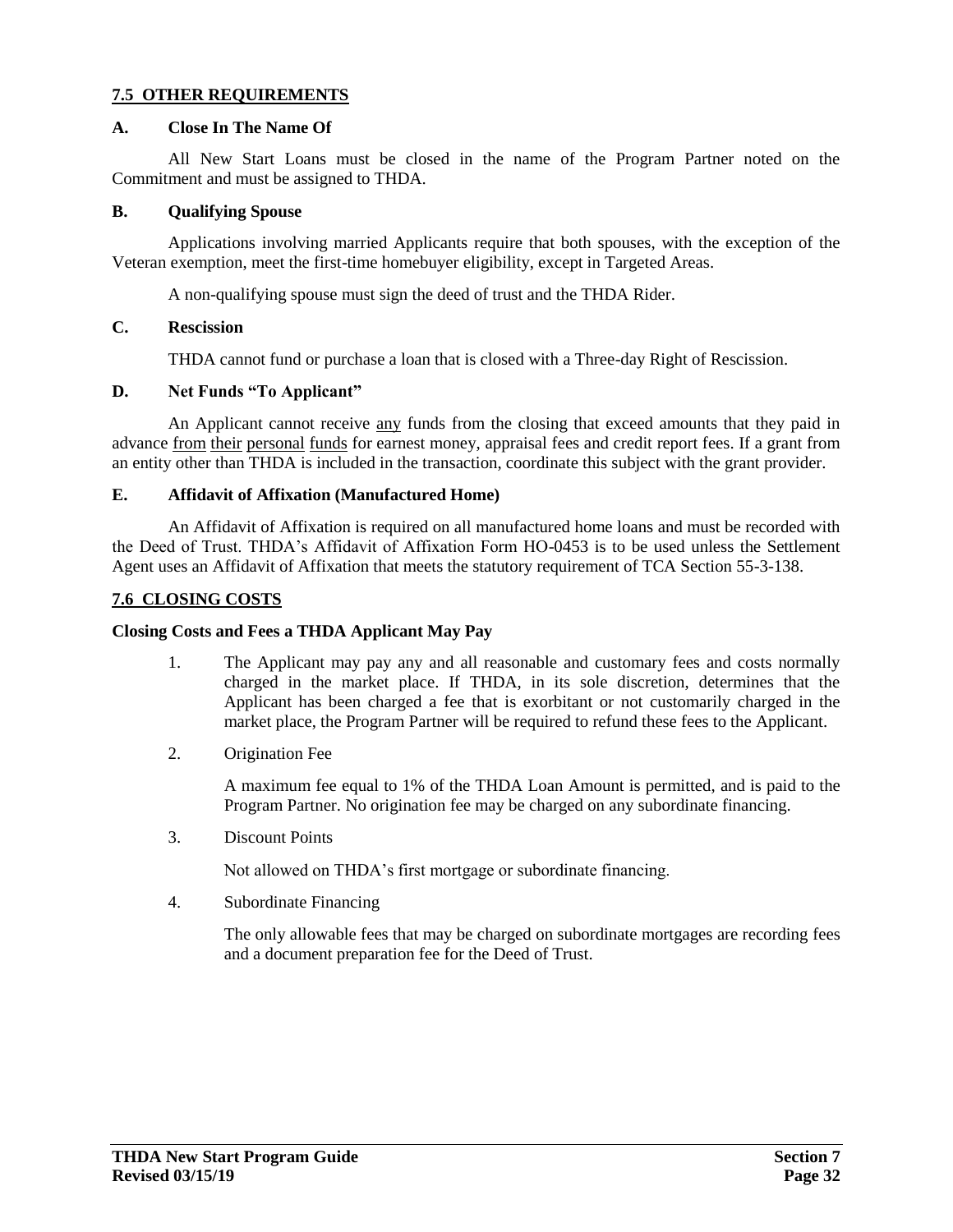## **SECTION 8: SHIPPING A CLOSED NEW START LOAN**

### **8.1 OVERVIEW**

#### **A. Program Partner Obligations**

Program Partner must conform to strict timetables when shipping a closed loan file to THDA. The THDA Closed Loan Submission Checklist lists the documents that must be provided to THDA with each closed loan file.

Upon receipt of the closed loan file from the Settlement Agent, Program Partner must:

- 1. Audit all documents for accuracy,
- 2. Immediately secure any necessary corrections,
- 3. Comply with THDA delivery deadlines.

### **B. Shipping Address**

When delivering original notes, specify "Single Family Programs Division, Closing Department, 502 Deaderick Street, Nashville TN 37243".

### **8.2 DELIVERY DEADLINES**

Delivery of all closed loan files must conform to the following deadlines:

1. 24 Hour Deadline

Upload a copy of all executed Notes to THDA's loan portal

2. 10 Day Deadline

THDA must receive the THDA Closed Loan Transmittal, the original Note, and all other required initial submission documentation within ten (10) calendar days following closing. Original notes will be delivered to THDA, all other documents will be uploaded to THDA's loan portal.

3. 120 Day Deadline

THDA must receive all necessary documentation, including the recorded Deed of Trust, Assignment, Title Insurance Policy, and final inspections within 120 days of closing. Failure to meet this deadline may result in a demand for loan repurchase.

Program Partner will receive notification of correction(s) to be made and Program Partner remains obligated to complete the file in a timely manner.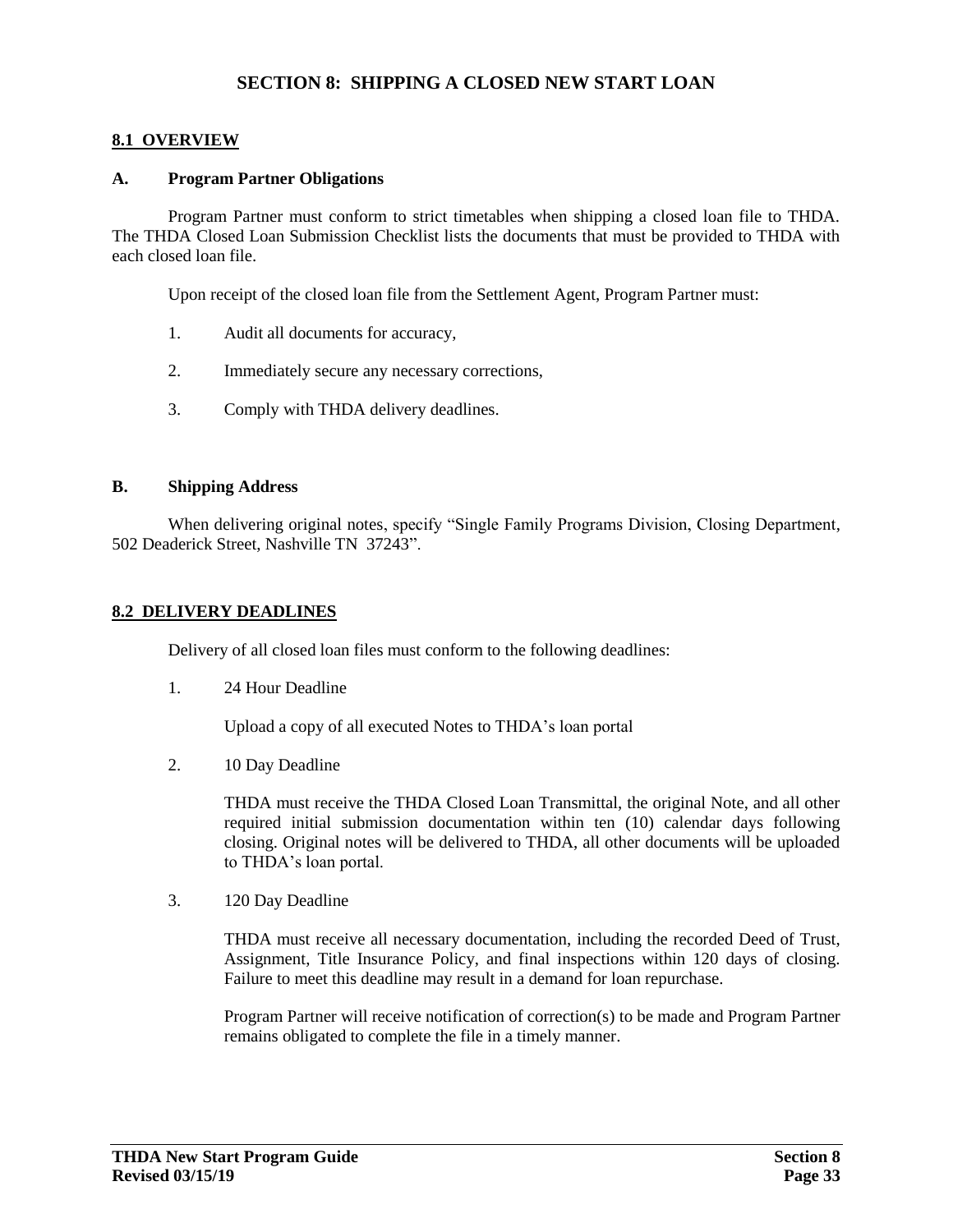## **8.3 FAILURE TO MEET DELIVERY DEADLINES**

THDA may demand repurchase of any loan closing file that is incomplete on the 121<sup>st</sup> day. THDA's demand will include repurchase instructions and the repurchase deadline. New Start Loans not previously purchased by THDA may not be purchased if, on the 121<sup>st</sup> day following closing, the loan closing file is incomplete.

THDA may require Program Partners who submit New Start Loans that do not comply with delivery deadlines to submit all final documents before any New Start Loans will be eligible for purchase by THDA.

Program Partners who consistently fail to meet delivery deadlines may be suspended from originating New Start Loans, at THDA's sole discretion, until all delinquent loan files are completed.

## **8.4 REQUIRED DOCUMENTS FOR A COMPLETE CLOSED LOAN FILE**

#### **A. New Start Closed Loan Submission Checklist**

A completed THDA New Start Closed Loan Submission Checklist must be used as the cover sheet when submitting closed loan files to THDA. See Section 10 for detailed instructions.

#### **B. Request for Loan Purchase with Acknowledgement and Certification**

Execute this form and enclose in the order indicated on the Closed Loan Submission form. See Section 10 for detailed instructions.

When THDA elects to purchase a New Start Loan, the purchase will be by wire transfer. A New Start Loan is eligible for purchase when the initial closed loan package, which must include the following documents, has been received by and is satisfactory to THDA:

Original Note Copy of executed Deed of Trust with THDA Rider Title Insurance Commitment Copy of executed Warranty Deed Declaration page of Hazard Insurance Closing Disclosure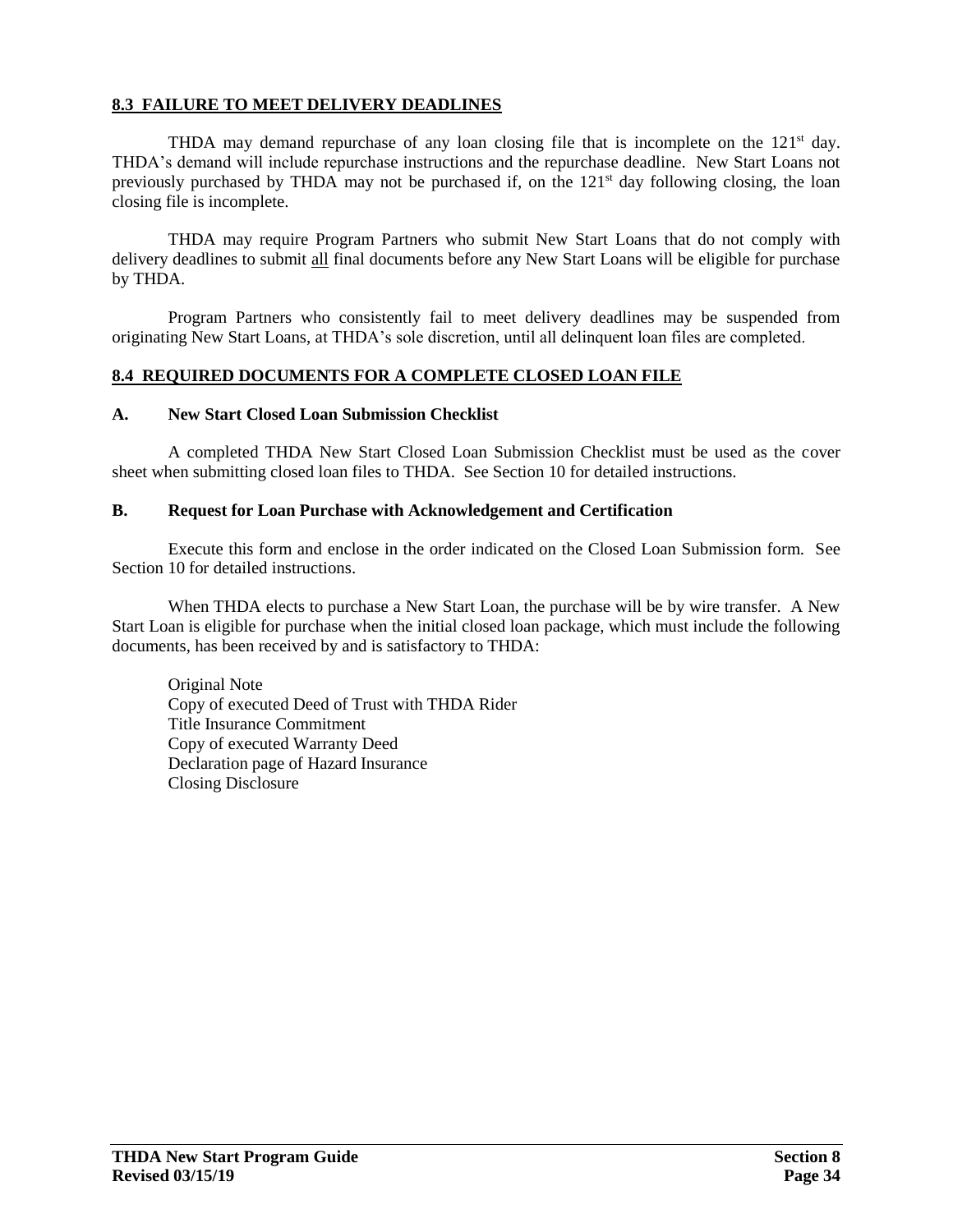## **C. Original Note**

Deliver the original Note, endorsed to THDA by an authorized Program Partner staff member, to THDA within 10 days after loan closing.

## **D. Deed of Trust**

Upload a copy of the recorded Deed of Trust and Rider(s), or a copy (before recording) of the fully executed Deed of Trust and Rider(s) which have been certified as a true and exact copy by the Settlement Agent or an authorized Program Partner staff member.

All contracts for home loans made by a nonprofit lender with zero (0%) interest rate or low interest rate must contain the following restrictive covenant which must be prominently displayed on the face of each mortgage or deed of trust:

THIS INSTRUMENT SECURES A ZERO INTEREST OR LOW INTEREST RATE LOAN AS DEFINED UNDER TENNESSEE CODE ANNOTATED SECTION 66-4\_\_ AND IS SUBJECT TO THE RESTRICTIONS THEREIN.

IT CANNOT BE REFINANCED, REPLACED OR CONSOLIDATED WITHOUT THE PRIOR WRITTEN APPROVAL OF THE LOCAL BOARD OF DIRECTORS OF THE NONPROFIT LENDER THAT FINANCED THE LOAN SO LONG AS THIS INITIAL ZERO (0%) INTEREST OR LOW INTEREST RATE LOAN IS IN EXISTENCE.

## **E. Affidavit of Affixation (Manufactured Home)**

Enclose the original, fully executed and recorded Affidavit of Affixation.

## **F. Assignment**

Upload a copy of the recorded Assignment, or a copy (before recording) of the fully executed Assignment which has been certified as a true and exact copy by an authorized Program Partner staff member.

THDA must receive a copy of the recorded Assignment on or before the 120 Day Deadline. The recorded Assignment must indicate the correct book and page reference for the recorded Deed of Trust and any subsequent re-recordings. The Title Insurance Policy or an endorsement must reflect the recording and any subsequent re-recordings of the Assignment.

## **G. Title Insurance Policy/Endorsements**

Upload a copy of the Title Insurance Policy and all required endorsements. The Title Insurance Policy must be received by THDA on or before the 120 Day Deadline.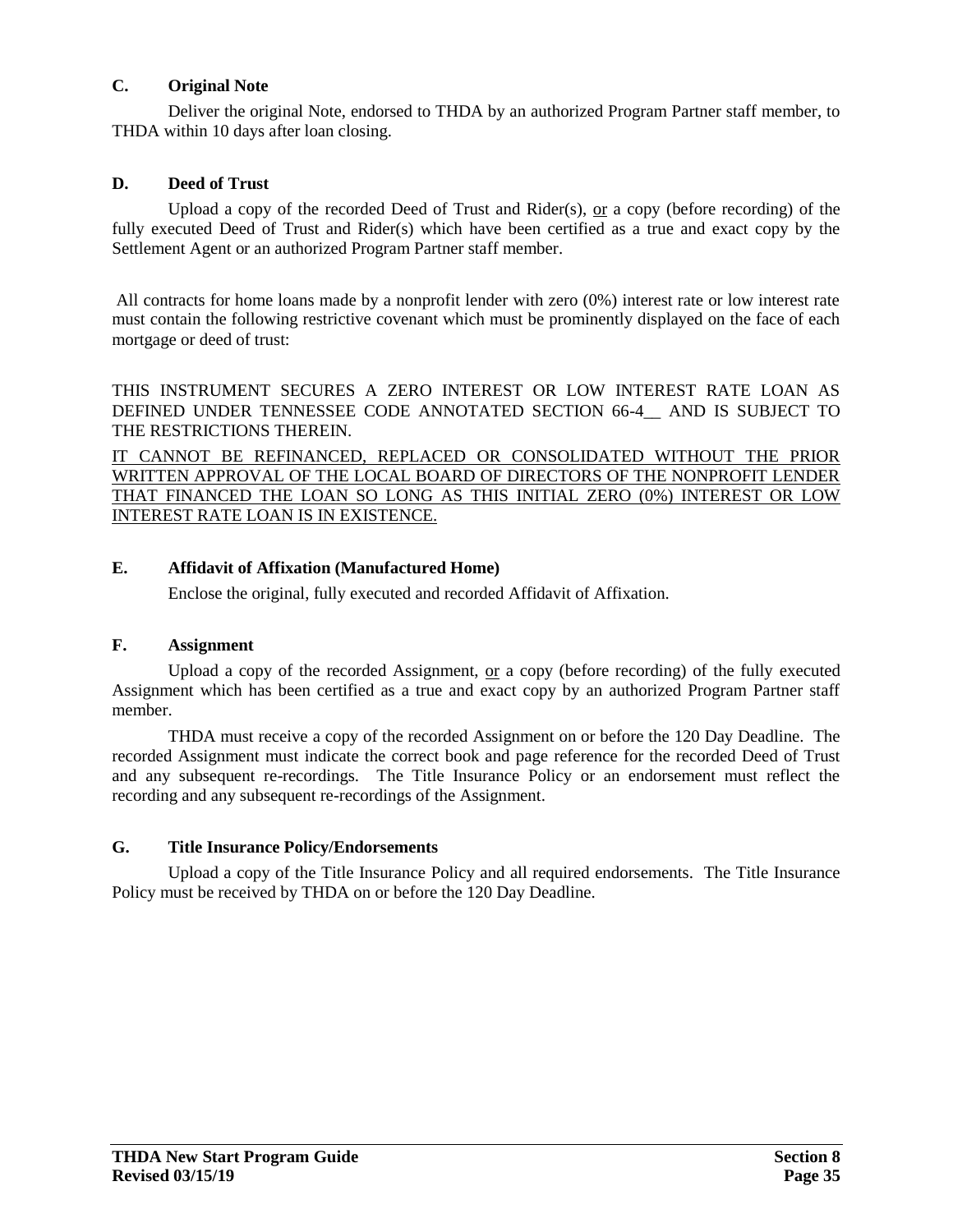## **H. Warranty Deed**

Upload a copy (before recording) of the fully executed Warranty Deed that conveys the Property to the Borrower. A copy of the recorded Warranty Deed may be provided, but is not required. In cases where only one spouse is the Borrower, that spouse must be the only grantee in the Warranty Deed.

## **I. Closing Disclosure**

Enclose all pages of the final Closing Disclosure, signed by the borrower.

## **J. Hazard Insurance**

THDA must receive a copy of the hazard insurance policy declarations page, or a copy of the Certificate of Insurance, signed by an authorized agent of the insurance company.

## **K. Flood Insurance (when applicable)**

See Section 7.4.D.

## **L. Commitment Conditions**

Enclose any additional documents needed to satisfy, at closing conditions specified in the Commitment.

## **8.5 LOAN REPURCHASE**

### **A. Repurchase Obligation**

THDA, in its sole discretion, may refuse to purchase any New Start Loan and may require a Program Partner to repurchase any New Start Loan when any of the following exist:

- 1. Commitment conditions are not satisfied; or
- 2. The closed New Start Loan does not match all elements of the Commitment; or
- 3. The Program Partner fails to deliver closed loan documentation to THDA within specified deadlines; or
- 4. Any material fact discovered subsequent to the closing causes the New Start Loan to be ineligible for THDA financing.

**A Program Partner who fails to repurchase New Start Loans upon demand may be suspended from submitting new loan applications to THDA, and THDA may pursue other remedies.**

#### **B. Repurchase Price**

The amount necessary to repurchase a New Start Loan is:

- 1. The sum of the outstanding principal and interest, and
- 2. Monthly escrow adjustment.
- 3. Additional fees as applicable.

#### **C. Repurchase Procedure**

When THDA demands repurchase of a New Start Loan, the following procedures apply:

1. THDA will provide instructions for obtaining the repurchase price from the New Start servicer and specify a deadline.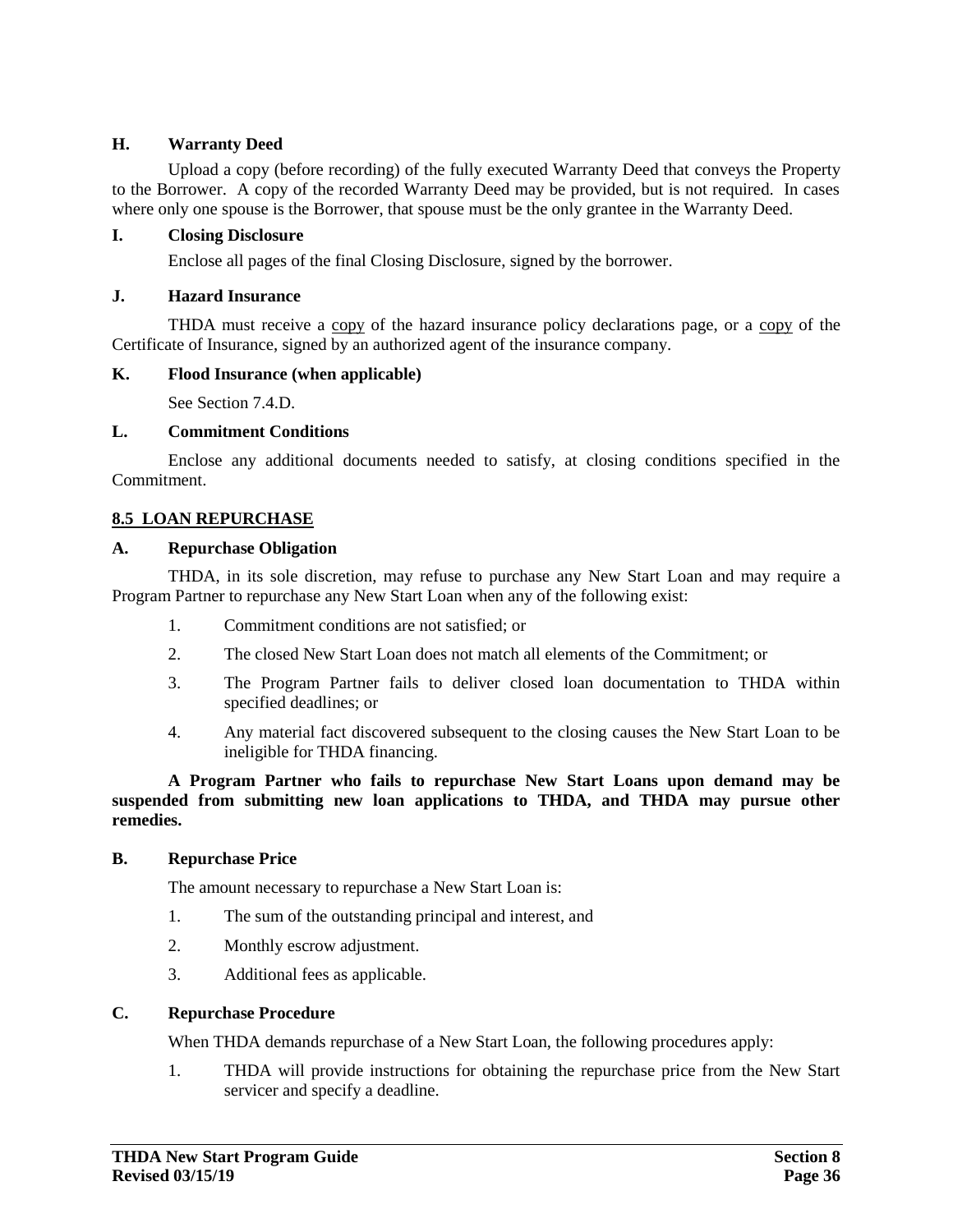- 2. The Program Partner must prepare an Assignment from THDA to the Program Partner and submit it to THDA for execution.
- 3. The Program Partner must wire the required repurchase price to the New Start servicer according to instructions provided by THDA.
- 4. Upon receipt of the repurchase price, THDA will sign and notarize the Assignment and return it to the Program Partner with the loan file.

New Start Loans declared ineligible for purchase by THDA and New Start Loans repurchased from THDA are not eligible for subsequent purchase by THDA.

## **8.6 SERVICING PROCEDURES**

All loans shall be sold servicing-released to THDA dba Volunteer Mortgage Loan Servicing (VMLS). VMLS servicing effective date is the THDA purchase date.

### **A. Tax and Insurance Escrow**

The initial Escrow Account Disclosure statement must be completed accurately to be sure sufficient funds are collected at closing. The initial escrow funds will be deducted from the purchase of the loan.

### **B. Volunteer Mortgage Loan Servicing Directory**

VMLS staff is available to answer any question Monday-Friday, 8am-5pm CST.

VMLS Customer Service: 844-865-7378

## **ADDRESSES:**

*Physical Address:* Volunteer Mortgage Loan Servicing 404 James Robertson Pkwy, Suite 1450 Nashville, TN 37219-1536

*Payment Address:* Volunteer Mortgage Loan Servicing PO Box 305170 Nashville, TN 37230-5170

> *Email Address:* custserv@volservicing.com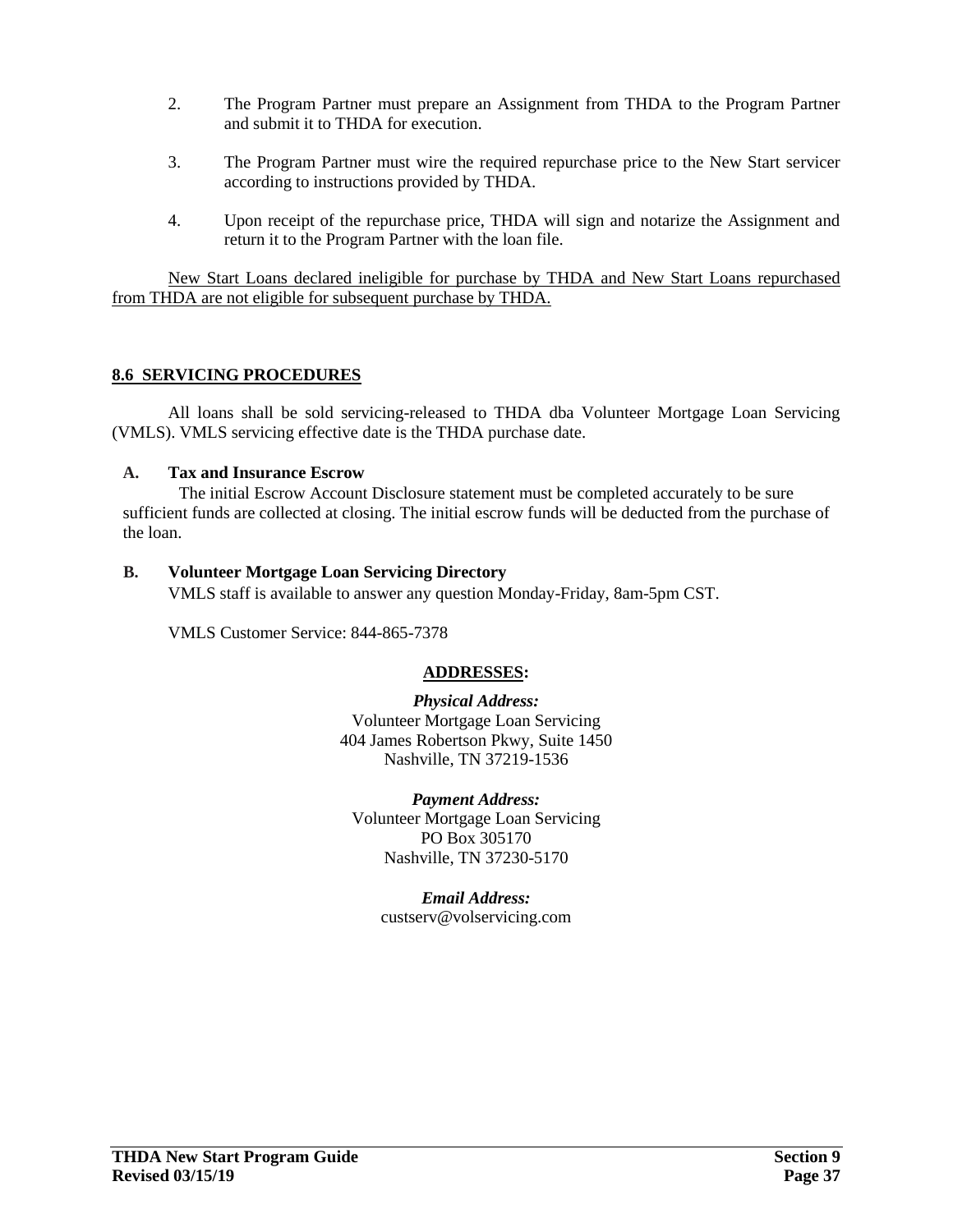## **Primary Escalation Contacts for VMLS**

**Assistant Director: Trebia Johns** (615)649-3424 tjohns@volservicing.com

**Sr. Loan Servicing Advisory: Heather Johnson** (615)649-3420 hjohnson@volservicing.com

#### **Investor Reporting & Escrow Manager: Paul Hildebrand**

(615) 649-3433 phildebrand@volservicing.com

**Collection Manager: Gary Goad**

(615)649-3429 ggoad@volservicing.com

#### **C. Payments Received After Purchase**

In the event the Originating Agent receives a mortgage payment **AFTER** THDA purchases the loan, the payment is to be sent to VMLS immediately.

- 1. Email payments@volservicing.com indicating the amount received, the date received, and method for transferring the payment in full to VMLS.
- 2. Payment can be mailed to the VMLS Physical Address: Volunteer Mortgage Loan Servicing 404 James Robertson Pkwy, Ste 1450 Nashville, TN 37219-1536
- 3. Or, payment can be wired with a confirmation email sent to  $\frac{1}{2}$  algebraic payments  $\frac{1}{2}$  consistences.

## **D. Payments Received Prior to Purchase**

If a payment is received **PRIOR** to THDA Purchase, the Originating Agent is to notify VMLS immediately but retain the payment until THDA purchases the loan. Email [payments@volservicing.com](mailto:payments@volservicing.com) indicating the amount received and the date received.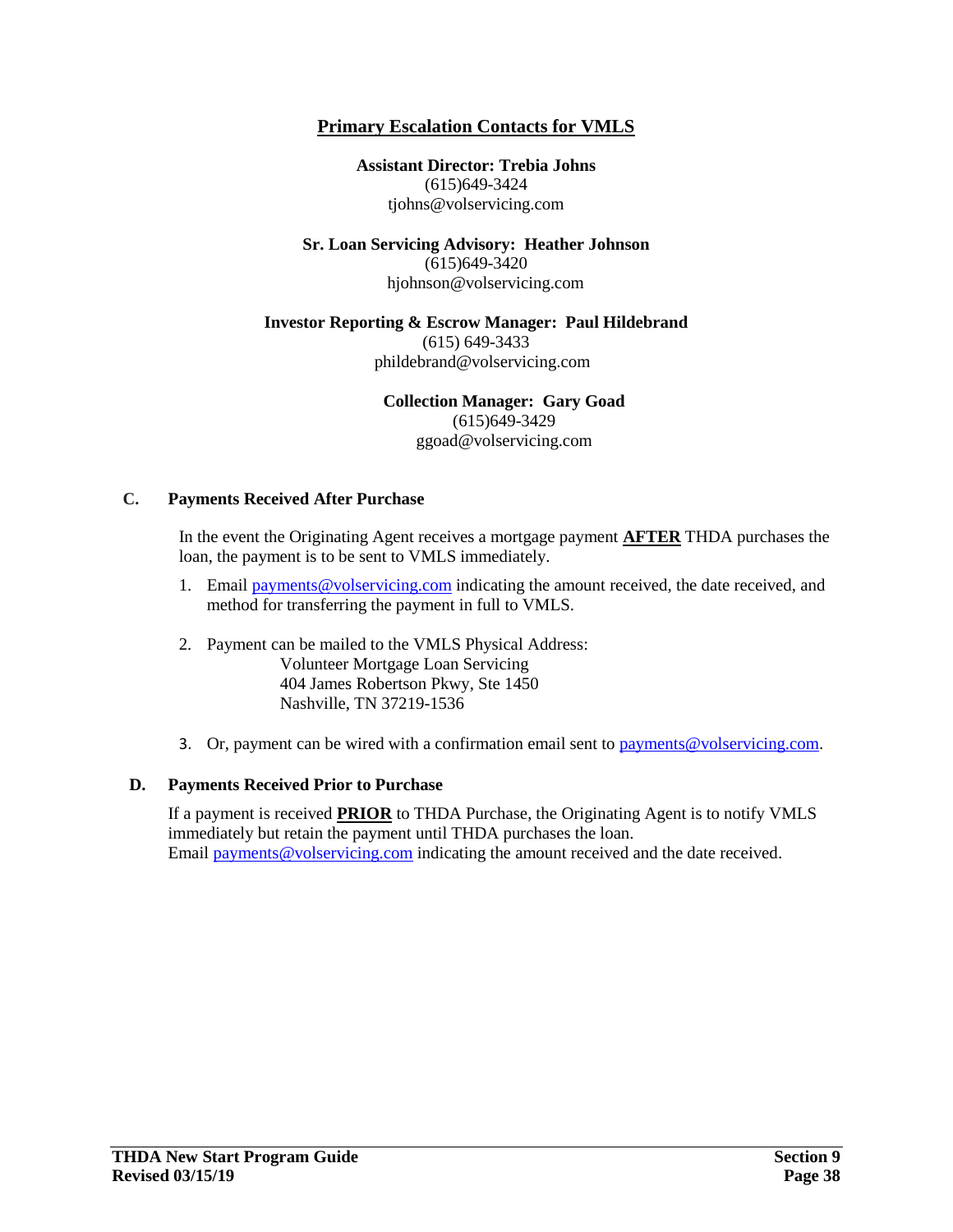# **SECTION 9: ASSUMPTIONS OF NEW START LOANS**

## **9.1 OVERVIEW**

During the term of a New Start loan, only one assumption may take place per property within 10 years of the original note date. The loan must be current at the time of assumption application.

In the event a New Start Borrower needs to vacate the property because they are not able to financially sustain the home, the New Start Partner may use one of the following options:

- 1. The New Start Partner can work with the existing New Start homeowner to facilitate the sale of the property from the seller to a new eligible New Start Borrower.
- 2. In the event a New Start borrower needs to vacate the property **due to circumstances other than foreclosure**, to the extent permissible under any secondary financing documentation, the Program Partner may continue to pay THDA on behalf of the borrower, for a period not to exceed 6 months from the date the homeowner has signed the **Intent to Allow an Assumption Disclosure** by which time a subsequent eligible borrower must be approved by THDA for an assumption of the original note. During the term of a New Start loan only one assumption may take place per property within 10 years of the original note date. If an assumption of the original note is not completed and closed by the end of the six month period the New Start Program Partner must repurchase the New Start loan.

## **9.2 SUBMISSION OF ASSUMPTIONS**

The New Start Partner will submit to THDA a copy of the sales contract.

THDA will process all assumption applications.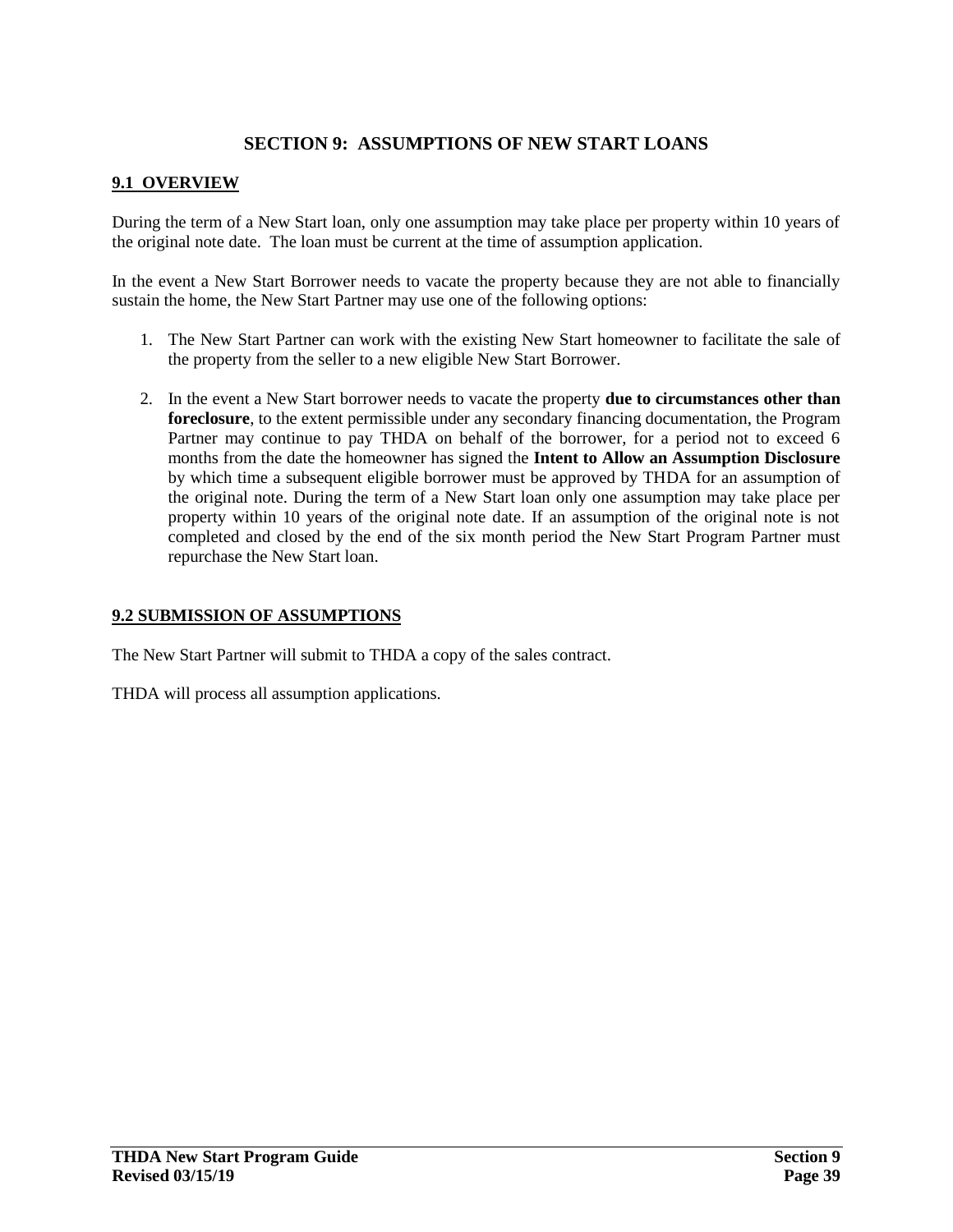## **SECTION 10: NEW START FORMS AND INSTRUCTIONS**

### **10.1 OVERVIEW**

As a result of Tax Code requirements, THDA must require certain forms. Application files or closed loan packages that do not contain fully executed THDA forms, as required, will not be accepted by THDA. These forms must be included in THDA application files and in THDA closed loan packages as indicated in this Program Guide. THDA forms are in addition to the typical forms utilized in the mortgage industry.

THDA forms may not be altered.

THDA forms may not be distributed to any entity who is not a Program Partner or to any other unauthorized individual or entity.

Detailed instructions for completion of each THDA form follows in the order that they are typically encountered in the lending process:

Application Affidavit HO-0450 (03/11)

Veteran Exemption Application Affidavit HO-0460 (02/07)(if applicable)

Notice to Applicants Federal Recapture Requirements HO-0448 (09/99)

Seller Affidavit HO-0451 (09/99)

Buyer Profile HO-0439 (02/15)

New Start Underwriting Submission Checklist HO-0495 (03/19)

New Start Details of Purchase HO-0497 (08/15)

THDA Rider HO-0440 (08/03)

Affidavit of Affixation HO-0453 (12/06)

New Start Closed Loan Submission Checklist HO-0496 (03/19)

Request For Loan Purchase with Acknowledgement and Certification HO-0444 (10/14)

Intent to Allow an Assumption Disclosure HO-0494 (08/15)

## **10.2 NEW START FORMS AND INSTRUCTIONS**

#### **A. Application Affidavit HO-0450 (03/11) THDA Veteran Exemption Application Affidavit HO-0460 (02/07) THDA (If Applicable)**

The Application Affidavit or Veteran Exemption Application Affidavit (if applicable) must be executed by each applicant and non-qualifying spouse. The household income figure to be provided in item #3 is the maximum allowable income for the size of the applicant's household and location of property. The acquisition cost figure to be provided in item #4 is the maximum THDA acquisition cost for the county in which the property is located. The original Application Affidavit or Veteran Exemption Application Affidavit is required by THDA. All changes or whiteouts must be initialed by the Applicant(s).

Each Application Affidavit or Veteran Exemption Application Affidavit must be executed and notarized within the State of Tennessee; however, in rare circumstances, an Application Affidavit or Veteran Exemption Application Affidavit may be executed and notarized outside the State of Tennessee, such as when a person is a member of the armed forces, is stationed outside the state and is unable to be present while the application is being processed.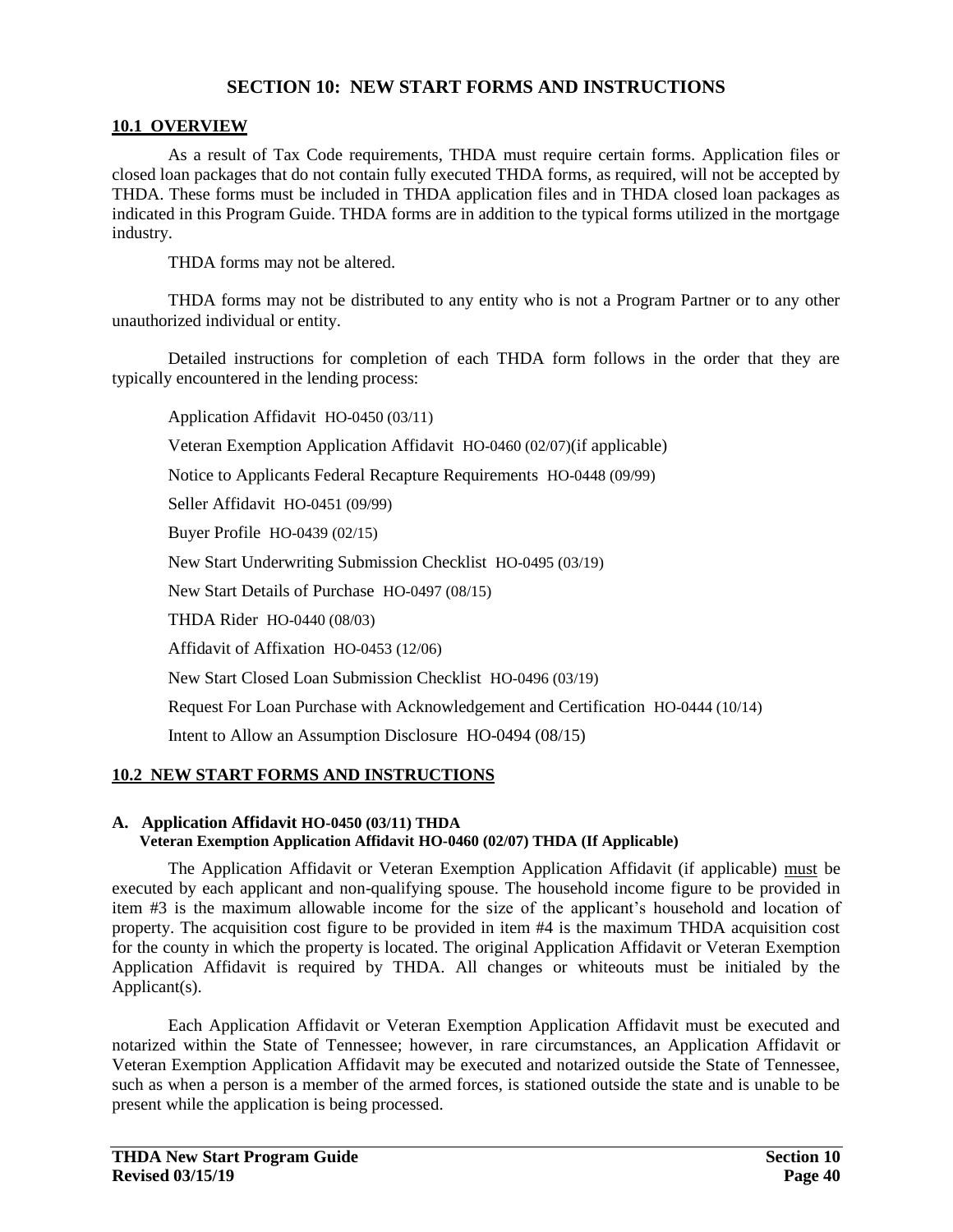## **B. Notice To Applicants Federal Recapture Requirements HO-0448 (09/99) THDA**

This form is mandatory for all New Start Loan applications. The Applicant and all Co-Applicants must sign and date the form at the time of application. Provide a copy of the executed form to the Applicant. Enclose the original signed and dated form in the application file when submitted for THDA underwriting.

#### **C. Seller Affidavit HO-0451 (09/99) THDA**

The seller of the Property must complete a Seller Affidavit for each New Start Loan application file submitted to THDA. The seller must sign and date the Seller Affidavit, and it must be notarized. Enclose the original Seller Affidavit in the application file when submitting for THDA underwriting.

### **D. Buyer Profile HO-0439 (02/15) THDA**

This form is critical to facilitate accurate reports by THDA. Complete this form accurately and completely and enclose it in the application file when submitted for THDA underwriting.

### **E. New Start Underwriting Submission Checklist HO-0495 (03/19) THDA**

Use this form as a cover sheet for all New Start Loan application files submitted to THDA.

Follow the checklist closely and complete all information.

The checklist has three main sections:

- 1. General Information.
- 2. THDA Program Eligibility. Must include original documents, notarized as indicated.
- 3. Credit Package. Must include documentation, as indicated.

Program Partner Information: Provide complete information, including the Program Partner's four-digit number as assigned by THDA.

Primary Applicant: Include primary Applicant's name as it will appear on all documents.

Property Address: Must be accurate and consistent on all documents.

Submission Purpose: As indicated, this form may be used for purposes in addition to the initial submission of an application file.

Property Type: Indicate the correct property type. Check the appropriate block to indicate a residence that is a single family detached or a condominium. Check "Other" and indicate in the blank provided if the residence is a PUD, townhouse, zero lot line, modular or manufactured home.

## **F. New Start Details of Purchase HO-0497 (08/15) THDA**

This form is used to determine the number and dollar amount of all subordinate financing and whether amortizing or forgivable subordinate liens.